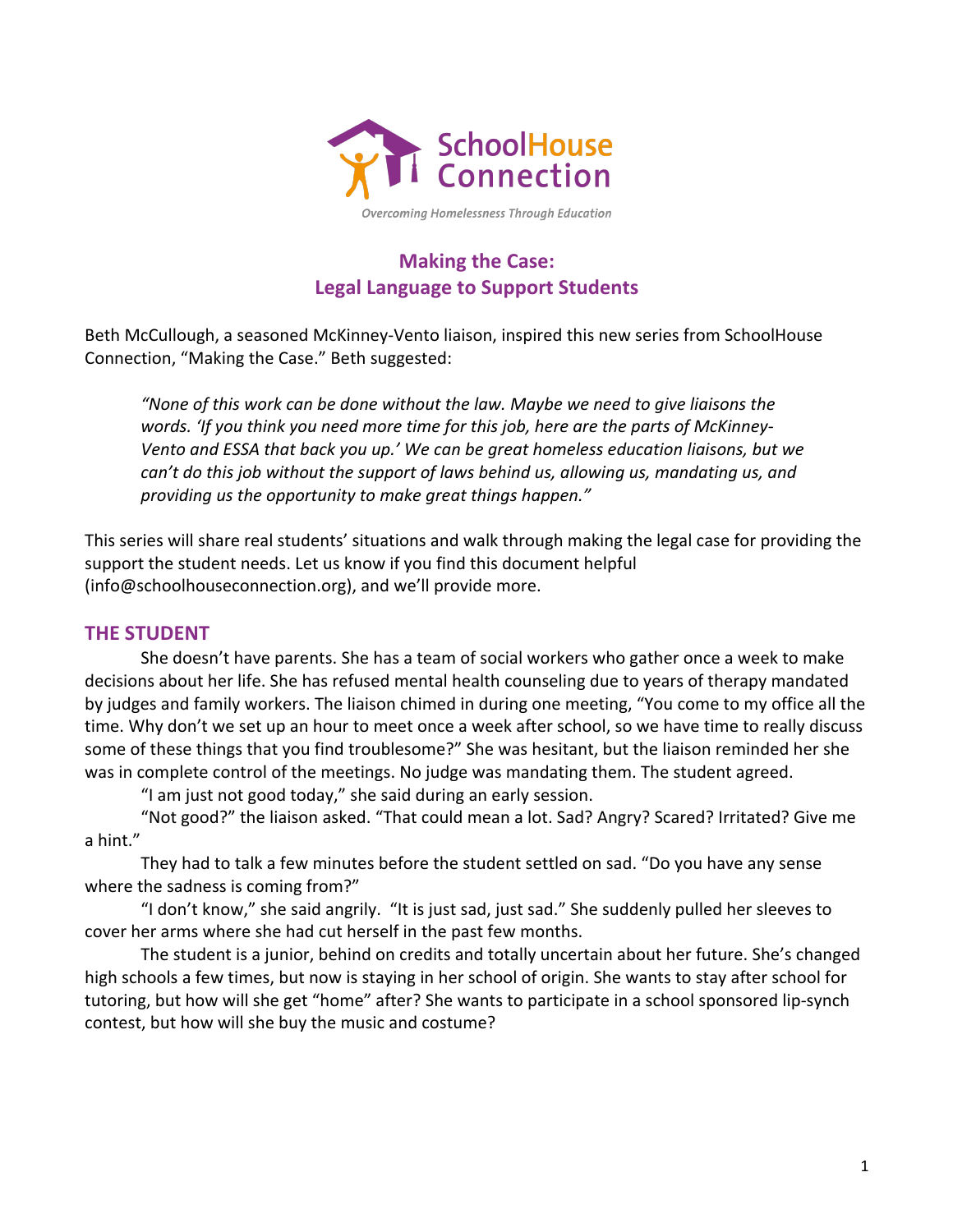## **MAKING THE CASE**

What is some legal language to help the liaison support this student?

| <b>The Support</b>                                                                          | <b>Legal Language to Make the Case</b>                                                                                                                                                                                                                                                                                                                                                      | <b>Legal Citation</b><br><b>42 US Code</b><br>section 11432 |
|---------------------------------------------------------------------------------------------|---------------------------------------------------------------------------------------------------------------------------------------------------------------------------------------------------------------------------------------------------------------------------------------------------------------------------------------------------------------------------------------------|-------------------------------------------------------------|
| Identifying this student<br>as McKinney-Vento<br>eligible initially                         | • ESSA has put unprecedented emphasis on identifying all our<br>McKinney-Vento students. I need to work with community<br>agencies and school staff to get our identification where it<br>needs to be.                                                                                                                                                                                      | (d)(5)<br>(g)(1)(1)<br>(g)(6)(A)(ix)                        |
| Giving the liaison the<br>time to attend the<br>weekly social work<br>meetings and the time | • There's a new ESSA requirement that liaisons must be "able to<br>carry out the duties described in paragraph (6)(A)." ESSA also<br>added duties to the liaison's job in (6)(A). I cannot do my job to<br>ensure the district complies with ESSA and McKinney-Vento in                                                                                                                     | (g)(1)(J)(ii)<br>(g)(6)(A)                                  |
| to provide counseling.                                                                      | the same amount of hours as I had last year.<br>• Also, ESSA has some new language asking liaisons to increase<br>our work with unaccompanied youth, making sure they are<br>enrolled and participating fully. And I have to collaborate with                                                                                                                                               | (g)(6)(A)(x)                                                |
|                                                                                             | social service agencies. My joining in these meetings and<br>providing counseling is keeping this student engaged with us.<br>• I need some extra support and/or extra hours to focus on our<br>unaccompanied youth. This is a perfect use for our Title IA<br>homeless set-aside, which ESSA now requires every LEA                                                                        | (5)(A)(i)<br>20 USC<br>6313(c)(3)                           |
|                                                                                             | receiving Title I funds to do. We need to be able to justify the<br>amount of the set-aside, and using some of it to increase the<br>liaison's hours is a specific allowable use.                                                                                                                                                                                                           | 20 USC<br>6313(c)(3)(C)(ii)                                 |
| Ensuring the student<br>receives partial credit<br>for work she<br>completed at her last    | • McKinney-Vento as amended by ESSA is really focusing on<br>partial credits as a way to help get our students to graduation.<br>There is now a specific liaison duty to implement procedures to<br>make sure McKinney-Vento students can get partial credits.                                                                                                                              | (g)(6)(A)(x)(II)<br>(g)(1)(F)(ii)                           |
| school.                                                                                     | • Also, for the first time, we have to disaggregate graduation<br>rates for McKinney-Vento students. That's a new piece of Title<br>I in ESSA. So, from an accountability standpoint, it's more<br>important than ever to keep them engaged with us.                                                                                                                                        | 20 USC<br>6311(h)(1)(C)(iii)                                |
| Connecting her with a<br>school counselor to<br>talk about college.                         | • ESSA says we have to make sure students experiencing<br>homelessness "receive assistance from counselors to advise<br>such youths, and prepare and improve the readiness of such<br>youths for college." This is a new requirement, so we need to<br>make deliberate connections between counselors and<br>McKinney-Vento students and make sure our counselors assist<br>those students. | (g)(1)(K)                                                   |
|                                                                                             | • ESSA also has some new language requiring liaisons to ensure<br>"school personnel providing services under this subtitle receive<br>professional development and other support." So, I need time<br>and access to train counselors and other staff about<br>homelessness, trauma, and McKinney-Vento.                                                                                     | (g)(6)(A)(ix)                                               |